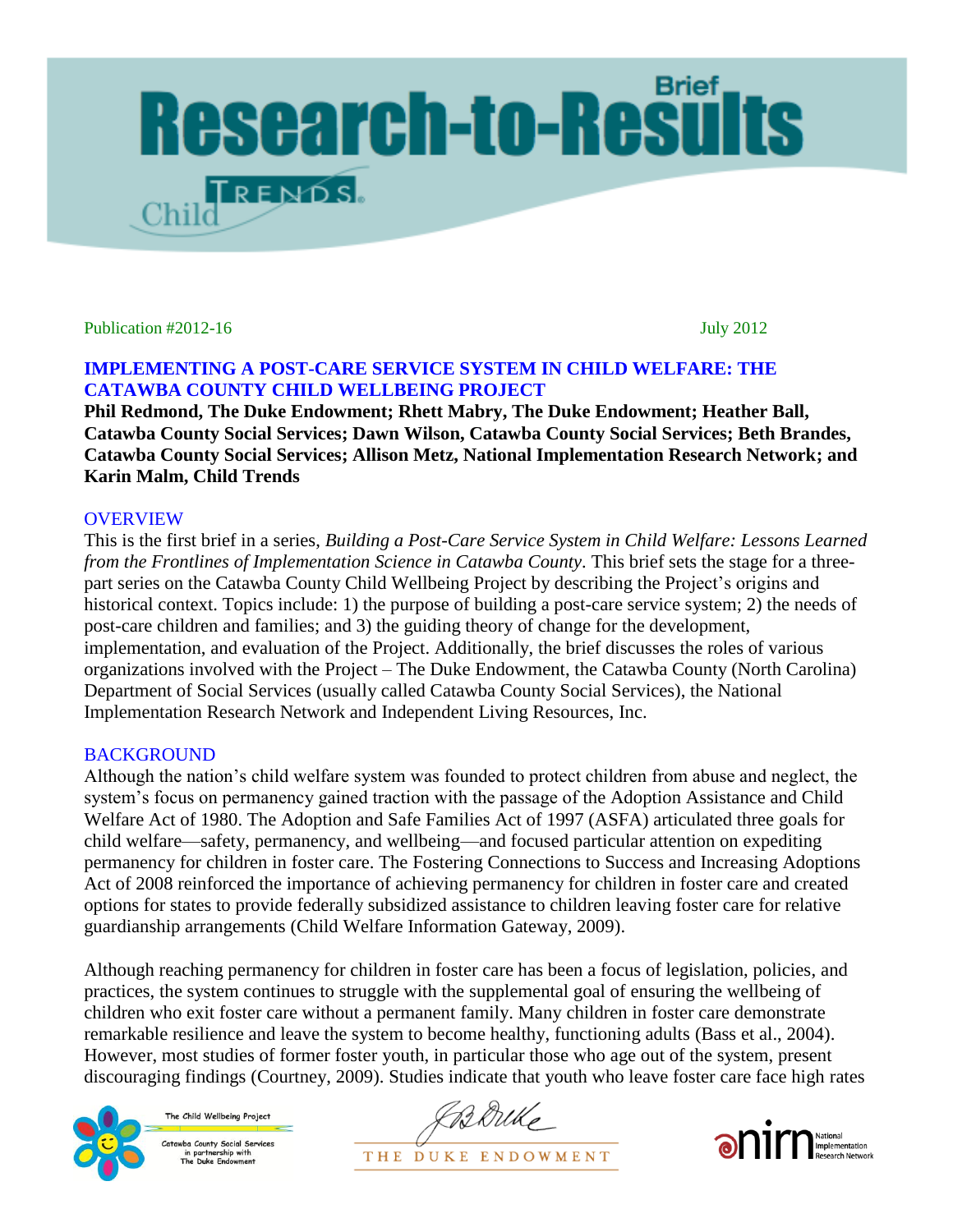of unemployment, often suffer from mental health conditions, experience poverty and housing instability, and become involved in the criminal justice system (Courtney, 2009). The creation of the federally funded John Chafee Foster Care Independence Program in 1999 provided states with more funding and greater flexibility to assist youth with the transition to independent living, and the Fostering Connections Act of 2008 provided match funding to states to expand foster care, adoption, and subsidized guardianship support until youth reach the age of 21. Unfortunately, research has found that the effectiveness of independent living programs is limited (Courtney et al., 2011a) and that the benefits of remaining in care through age 21 are short-term (Courtney et al, 2011b).

Current child welfare policies place a priority on reuniting children with their birth families as a way of achieving permanency, but a significant minority of those children re-enter foster care. Over the past several years re-entry rates have ranged from 13 to 15 percent (U.S. Department of Health and Human Services, 2002). Outcomes for youth who spend a relatively short time in foster care before returning to their families are not well documented, and little is known about post-reunification services that could stem this re-entry into the system (Freundlich, forthcoming).<sup>1</sup>

When reunification cannot occur, many children find permanence with relatives. And, while most states provide basic services to kinship caregivers, studies have shown that many kinship families do not access the services for which they are eligible, often because they are not aware of the services or because they find it stigmatizing to be involved with public agencies (U.S. Department of Health and Human Services, 2002).

Children adopted out of the foster care system also face challenges. Findings from the National Survey of Adoptive Parents indicate that most children adopted from foster care are doing well, but that there are some reasons for concern, suggesting that for a significant portion of families adopting children from foster care, post-adoption supports and services may provide important assistance (Malm et al., 2011).

The last decade has seen a growing recognition of the need for post-permanency services as a means of achieving the wellbeing of children and youth who were in foster care. Ensuring the availability and sustainability of an array of post-permanency services to support former foster children and their permanent families—whether birth, kinship, or adoptive—can be viewed as the next challenge for child welfare agencies (Freundlich, forthcoming). The development of the Child Wellbeing Project in Catawba County is an example of a local community rising to meet this important new challenge.

### BUILDING THE PARTNERSHIP

In 2006, The Duke Endowment and Catawba County Social Services began discussing a partnership to improve the long-term well-being of children exiting foster care. Since 1924, the Endowment has funded private children's homes across North Carolina and South Carolina, but neither grantees nor the Endowment focused much on the outcomes for children after they were reunited with their families, adopted, or otherwise exited the custody of the social services system. The Child Care Division of the Endowment began to look at ways to reform the public and private child welfare system continuum by further integrating child wellbeing outcomes and child development indicators with existing child welfare goals. They hoped to accomplish lasting change by supporting early intervention, collaborative approaches, and projects that help organizations serve children and their families more effectively.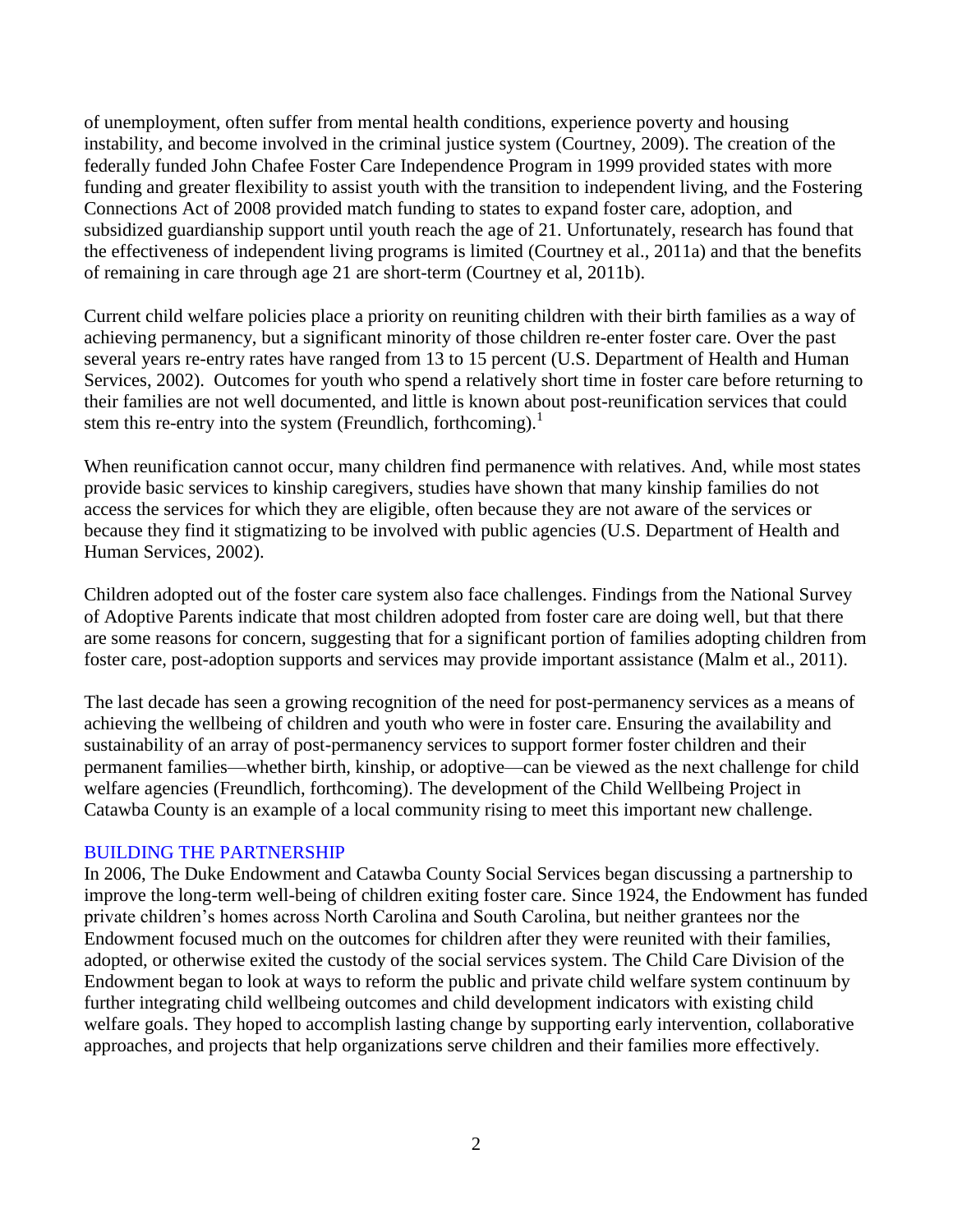North Carolina's Catawba County Social Services is a county-administered public social service agency serving a population of approximately 157,000 county residents with a long history of innovation, community collaboration, and an ability to implement a full continuum of child welfare services. In addition to the traditional mandated child welfare services (child protection, foster care, and adoption services) these services include therapeutic foster care and residential services. Catawba County Social Services has also expanded the continuum to include voluntary prevention, family preservation, and child mental health services. In addition, Catawba County Social Services embraces the use of best practices in the child welfare field and collaborates effectively with community partners and stakeholders to meet the needs of families served. It was this history and demonstrated capacity to implement innovative services effectively that provided the foundation for the new partnership to improve child wellbeing by developing and implementing an array of post-care services.

# BUILDING THE PROJECT

The Child Wellbeing Project was developed to test two hypotheses: First, even after a "permanent" placement is established, children for whom the social services system has legal custody require significant and long-term support in order to reach their developmental potential and become successful adults. Second, an investment in this support will result in financial savings to society over time. The Endowment and Catawba County agreed that the success of children who enter and exit the legal custody of the social services system should be defined by measurable child well-being indicators. Indicators can help to determine whether as these children transition to adulthood, they:

- Are employable;
- Are educated;
- Are connected (civically, spiritually, and to family);
- Have stable housing;
- Have a medical home; and
- Make appropriate and wise decisions (e.g. avoiding substance abuse, criminal activity, and unwanted pregnancies).

From the project's inception, the Endowment and Catawba County agreed that post-care services would be composed of *evidence-based* and *evidence-informed* services. Evidence-based services are services that have been evaluated and shown to be effective; evidence-informed services are services that have been developed using research and knowledge from the field. These services will help support children and families in ways that reduce risk factors that threaten wellbeing and that conversely enhance protective factors that promote and strengthen wellbeing.

In 2007, Catawba County and the Endowment established a Child Wellbeing Project Design Team comprising representatives from project partner organizations to plan the Project design and provide critical input on service selection, implementation issues, and the evaluation approach. Child Trends assisted with the initial development of the Project concept and provided literature reviews on key areas of need for children and families post-care. In 2008, the National Implementation Research Network at the University of North Carolina's Frank Porter Graham Child Development Institute began providing intensive technical assistance focused on developing and implementing the project. After extensive discussions, literature reviews, and focus groups with staff, birth, and adoptive parents, and guardians, six areas of need were identified for families post-care: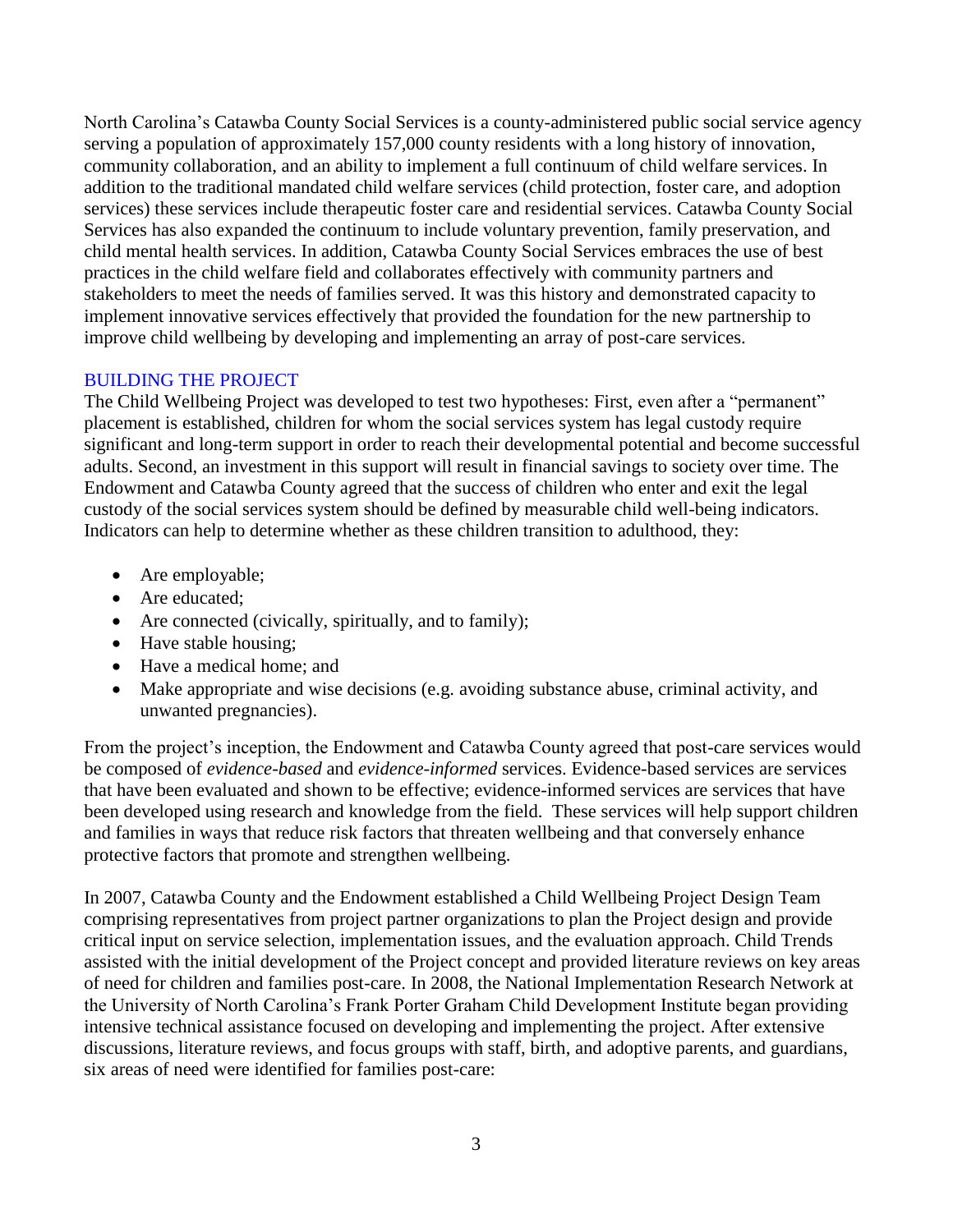- Ongoing emotional support and case management for families;
- Mental health services for children to address children's attachment and externalizing behaviors;
- Educational services, supports, and advocacy to improve children's educational achievement;
- Material supports to provide financial assistance and child care;
- Parent education: and
- Emotional supports to help adopted children normalize their adoption experiences.

In 2009, six Implementation Teams of Catawba County staff were established to further research and recommend specific services and interventions to meet the identified needs of families. As shown in the graphic below, these recommendations led to the establishment of a post-care array of six voluntary services:

#### **Educational Services**

**Parent Child Interaction Therapy** 

PCIT is an evidence-based therapy for parents/guardians and their children ages 2-6 with disruptive behaviors and/or history of abuse/neglect. Through guided play with children, parents learn to interact with and respond to children's behavior appropriately.

An Educational Advocate **c**oordinates services between public schools and Social Services to promote educational achievement, stability ,and continuity. Provides an "Educational Passport" with summary of children's educational activities for parents/guardians of all children leaving care.

# **Success Coach**

Success Coach is a voluntary, in-home service in which the worker partners with the family to assess needs, set goals (Success Plan), provide service coordination, skill building and reinforcement, and crisis intervention. This service is the foundation and hub for accessing other post-care services.

#### **Material Supports**

Discretionary funds are available to families enrolled in the Success Coach Services to meet critical and concrete needs that impact child wellbeing. Material supports are also available as incentives to reinforce a family's success ent of Success Plan goals.

### **Strengthening Families Parenting**

SFP Classes are available for families of children aged 6-11. Groups include separate parent and child classes as well as shared family meals and activities. The goal of this evidence-based service is to teach and reinforce positive communication, discipline, boundary setting and shared learning to strengthen the family.

#### **Support Group for Adopted Children**

Support/therapy groups addressing identity and loss issues are available for children who are two years postadoption. These groups serve children 2nd through 12th grades in developmentally appropriate groupings.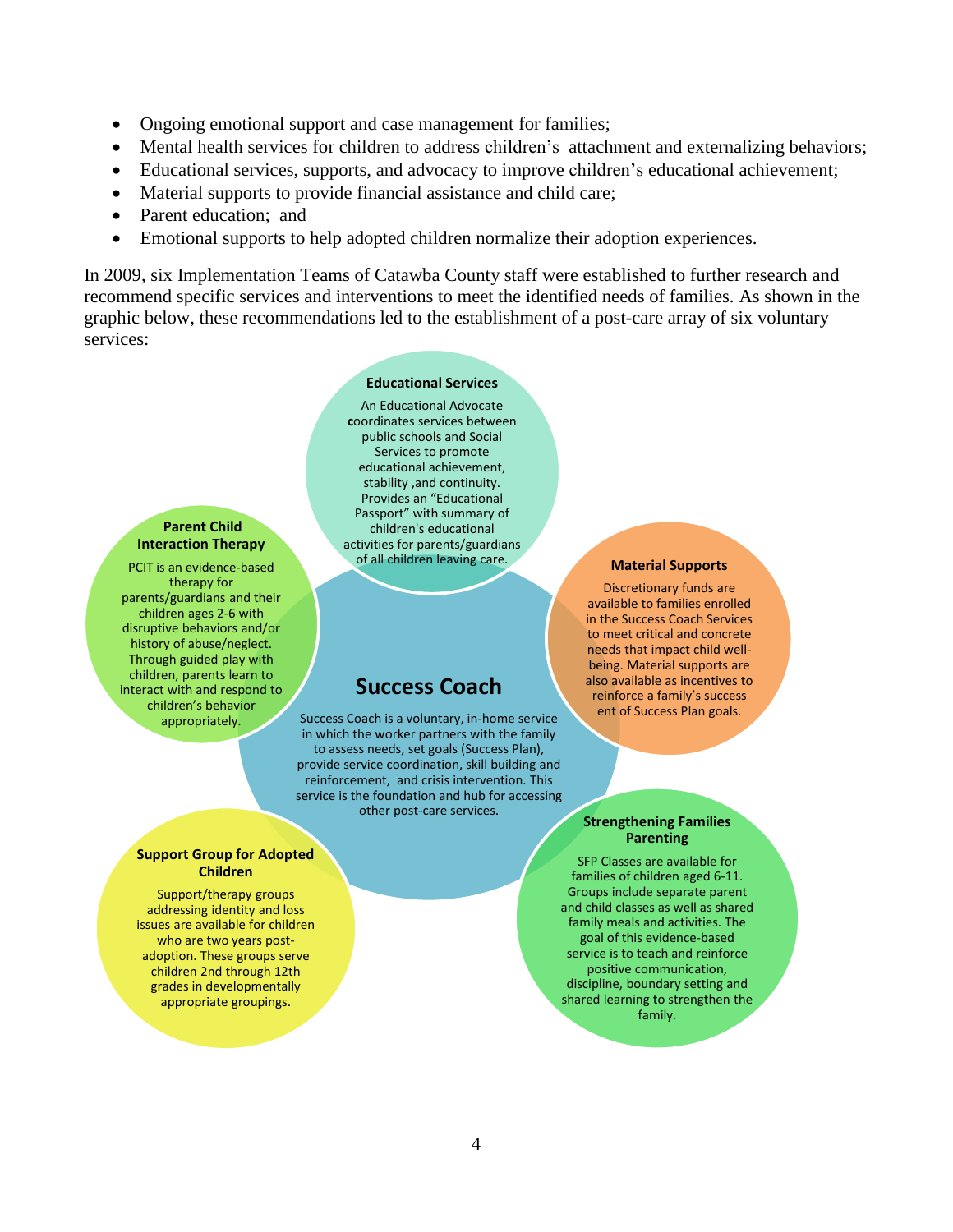Guiding principles for the Project were also developed to stipulate the way in which services would be delivered to families and implemented within the agency:

#### **Guiding Principles for Staff in the Child Wellbeing Project**

#### **Services should be:**

**Individualized**: Staff tailors services to meet the needs and goals of the family, working within the family's cultural framework. The family's Success Plan will evolve as the family evolves.

**Unconditional**: Staff avoids assumptions and suspends judgment about the families served. Staff has realistic expectations and does not give up on families.

**Collaborative**: Staff operates under the assumption that no one brings everything to the table; professionals (who bring training and experience) and families (who bring knowledge of their family's strengths, culture, and dynamics) collaborate to identify and meet the family's needs. Collaboration also occurs between professionals who are working with the family.

**Voluntary**: Staff informs families that they can choose whether or not they want to participate in the Project and which services they want to participate in. Policies and practices about participation in services will not be punitive, fearbased, or coercive.

**Strengths-Based**: Staff helps families identify their capabilities, knowledge, skills, and assets and helps them enhance and build upon these strengths. Staff acknowledges families' histories and honors the strengths that supported them.

**Empowerment-Driven**: Staff believes that families have the ability to make positive change. Staff supports families to develop healthy relationships with their extended family, friends, and community and encourages the use of these natural supports.

**Sustainable**: Staff balances costs and benefits of the Project; costs include both the *emotional* costs (e.g., burnout) and *monetary* costs that could be incurred by either *professionals* or *families. Staff takes* program replicability into consideration.

**Outcome-Based**: Staff ties intervention activities to the wellbeing goals of the Project. Staff tracks observable and measurable indicators of short-term and long-term success, monitors progress, and revises plans and services accordingly.

### THEORETICAL FRAMEWORK

Evaluators from Independent Living Resources, Inc. joined the Project in December 2009 and strengthened the existing Project design by articulating a theory of change for the Project and using resiliency theory as the conceptual framework for the entire initiative. An underlying assumption of resiliency theory is that resilient individuals adapt to extraordinary circumstances, achieving positive outcomes in the face of adversity. Resiliency theory then provides the framework for specifying the risk factors that threaten successful adaption, the criteria for determining successful adaptation, and the individual and environmental factors that may promote positive outcomes (Fraser and Richman, 1999). Thus, mapping out risk and protective factors at the individual, family, and community levels for children and their families after children leave foster care informed the selection and development of the interventions to be used in the Project as well as choices about data collection and measurement. Therefore, the Project aims to reduce risk factors and increase protective factors for individuals and families, which will in turn improve the well-being of children after they leave foster care.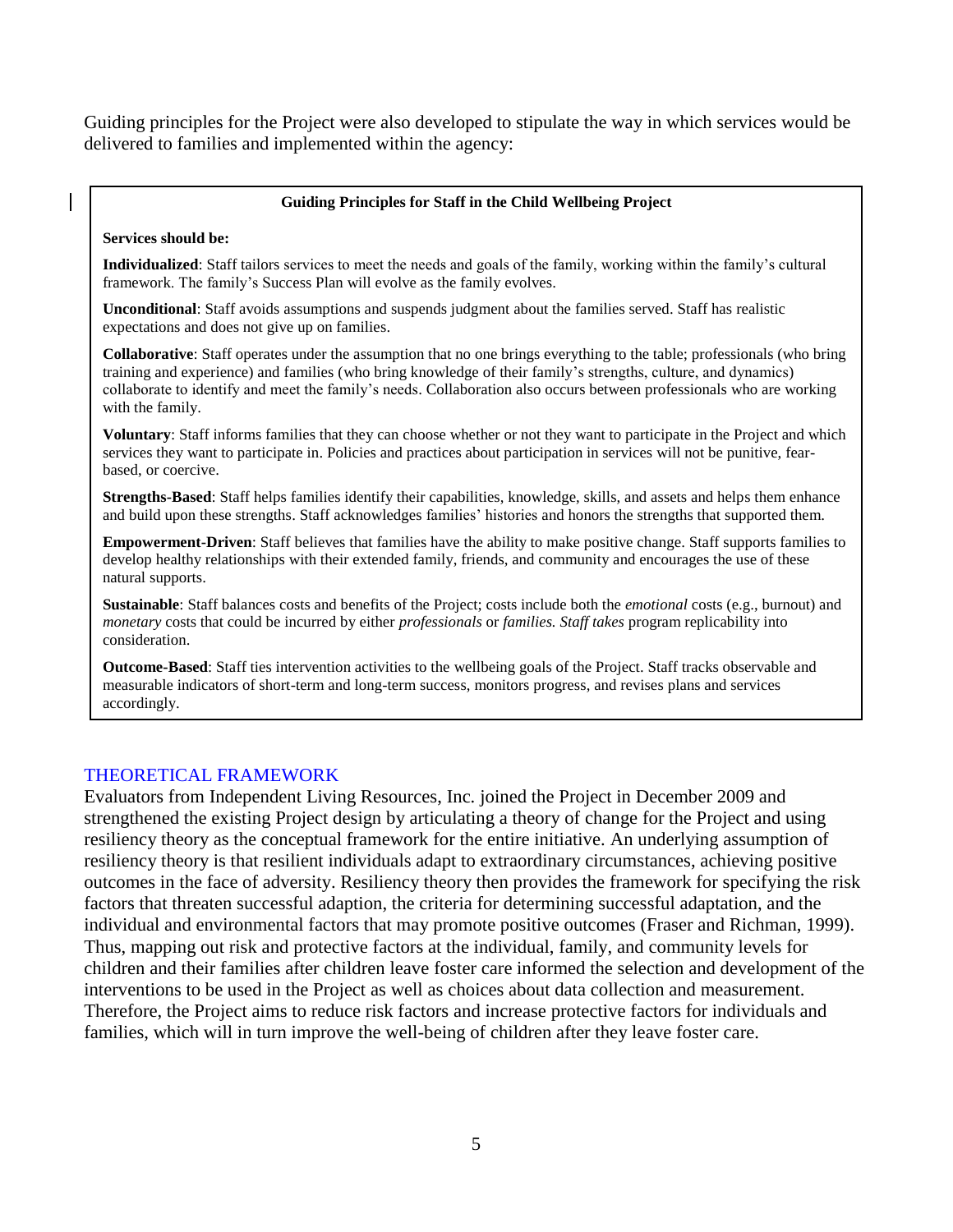### IMPLEMENTATION

Implementation of the array of post-care services began in 2010, with a pilot phase scheduled to last through December 2012. As shown in the graphic above, the Success Coach served as the foundation or hub for other post-care services. To be eligible for Success Coach services, children must have been adjudicated neglected, abused, or dependent and placed in the legal custody of Catawba County Social Services. Since August, 2010, Success Coach services have been offered to all families of children birth to 15 years of age who exit foster care to a permanent placement. The Educational Advocate tracks the educational achievement and school moves for all children while they are in foster care and while they are served by the Success Coach after they leave care. Families served by Success Coach are also eligible to receive material supports and if they meet service criteria, may be referred to Parent-Child Interaction Therapy, Strengthening Families, and Adoption Support Groups.

An important feature of the Project is that it uses a set of best practices to help ensure the quality of implementation of each of its services. This work has included the use of Implementation Teams to explore appropriate evidence-based practices and oversee the implementation of services. To assure the competency of the staff providing services, the work has also included the development and use of guides for interviewing candidates for staff positions, skill-based training that allows staff to practice the skills they need on the job, and coaching plans. Program Review Protocols also assure that data are used in decision-making and assessment, and that staff engages in problem solving that reduces or eliminates barriers to implementation. This use of Program Review Protocols is especially important to assure quality service delivery for evidence-informed and newly developed services both through the pilot phase and once services are fully implemented. The Project will be in the pilot phase of implementation through December, 2012.

### **CONCLUSION**

The Duke Endowment and Catawba County Social Services are committed to long term wellbeing of children. They are also committed to the use of evidence-based and evidence-informed practices and the use of best practices to assure that projects have model fidelity and that they deliver effective, highquality services. The Project Team believes that the distinctive efforts of the Child Wellbeing Project to enhance child welfare services may have significant implications for the provision of prevention and child welfare services statewide, and if evaluation results warrant it, the Team is committed to the replication of this project.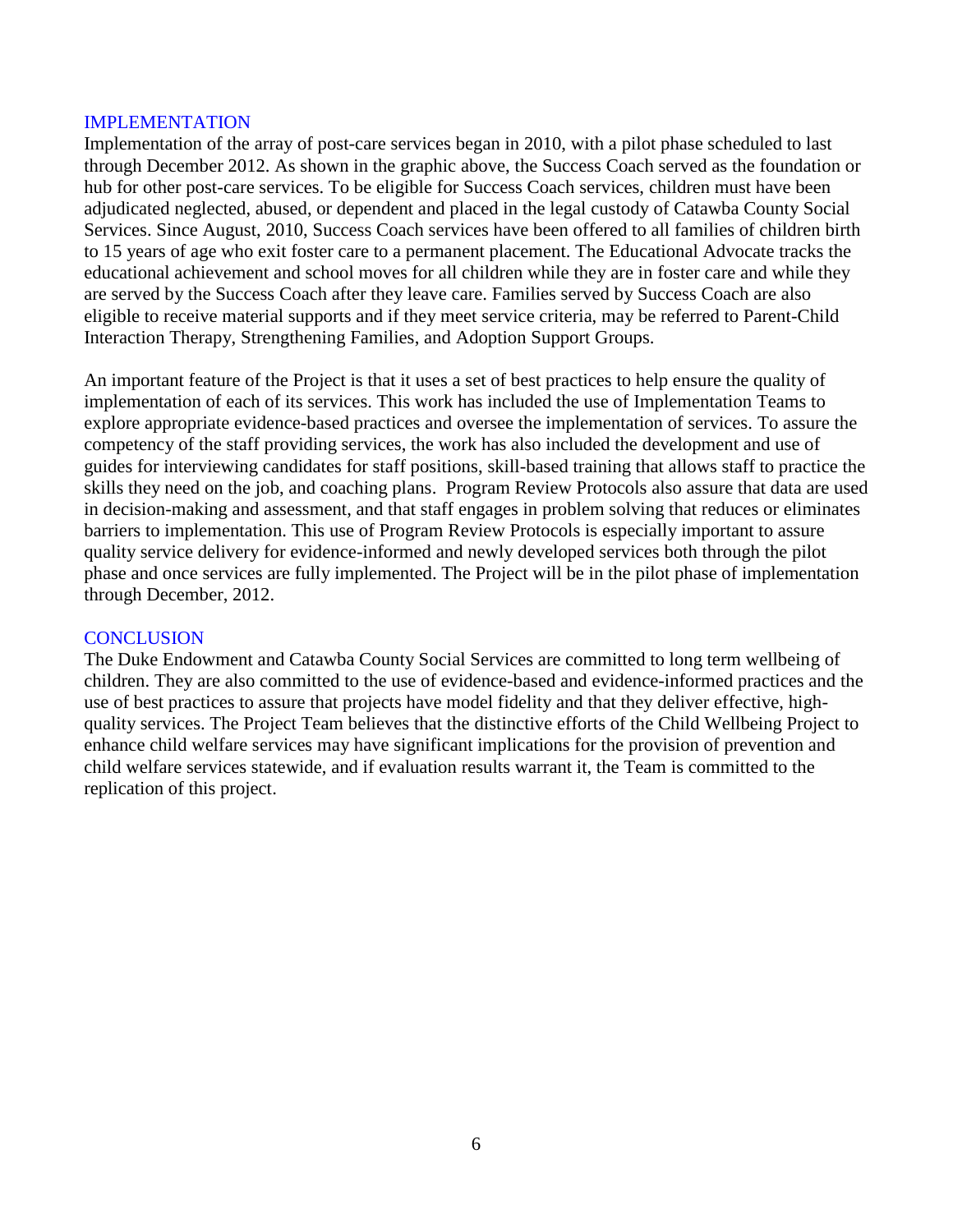### **REFERENCES**

Bass, S., Shields, M. K., and Behrman, R. E. (2004). "Children, Families, and Foster Care: Analysis and Recommendations**."** *Children, Families, and Foster Care***,** 14(1), 5-31.

Child Welfare Information Gateway. (2009). *Fostering Connections to Success and Increasing Adoptions Act of 2008.*Washington, DC: U.S. Department of Health and Human Services, Children's Bureau.

Courtney, M. (2009). "Outcomes for Older Youth Exiting the System*,"* in B. Kerman, M. Freundlich, and A. Maluccio (Eds.), *Achieving Permanence for Older Children and Youth in Foster Care***.** New York: Columbia University Press.

Courtney, M., Zinn, A., Johnson, H., and Malm, K. (2011a). *Evaluation of the Massachusetts Adolescent Outreach Program for Youths in Intensive Foster Care: Final Report.* OPRE Report # 2011-14. Washington, DC: U.S. Department of Health and Human Services, Office of Planning, Research and Evaluation, Administration for Children and Families.

Courtney, M., Dworsky, A., Hook, J., Brown, A., Cary, C., Love, K., Vorhies, V., Lee, J.S., Raap, M., Cusick, G., Keller, T., Havlicek, J., Perez, Al Terao, S., and Bost, N. (2011b). *Midwest Evaluation of the Adult Functioning of Former Foster Youth*. Chicago: Chapin Hall.

Fraser, M., and Richman, J. (1999). "Risk, Protection, and Resilience: Toward a Conceptual Framework for Social Work Practice. *Social Work Research,* 23, 131-142.

Freundlich, M. (forthcoming). "Post-Permanency Services." In G.M. Mallon and P. Hess (Eds.), *Child Welfare for the 21st Century*. New York: Columbia University Press.

Malm, K., Vandivere, S., and McKlindon, A. (July, 2011). *The National Survey of Adoptive Parents: Children Adopted from Foster Care. Part I: Child and Family Characteristics, Adoption Motivation, and Well-being.* ASPE Research Brief. Washington, DC: U.S. Department of Health and Human Services, Office of the Assistant Secretary for Planning and Evaluation.

U.S. Department of Health and Human Services. (2002).*On Their Own Terms: Supporting Kinship Care Outside of TANF and Foster Care*. *Final Report for the Assistant Secretary for Planning and Evaluation, Administration for Children and Families.* Washington, DC: U.S. Department of Health and Human Services, Administration for Children and Families.